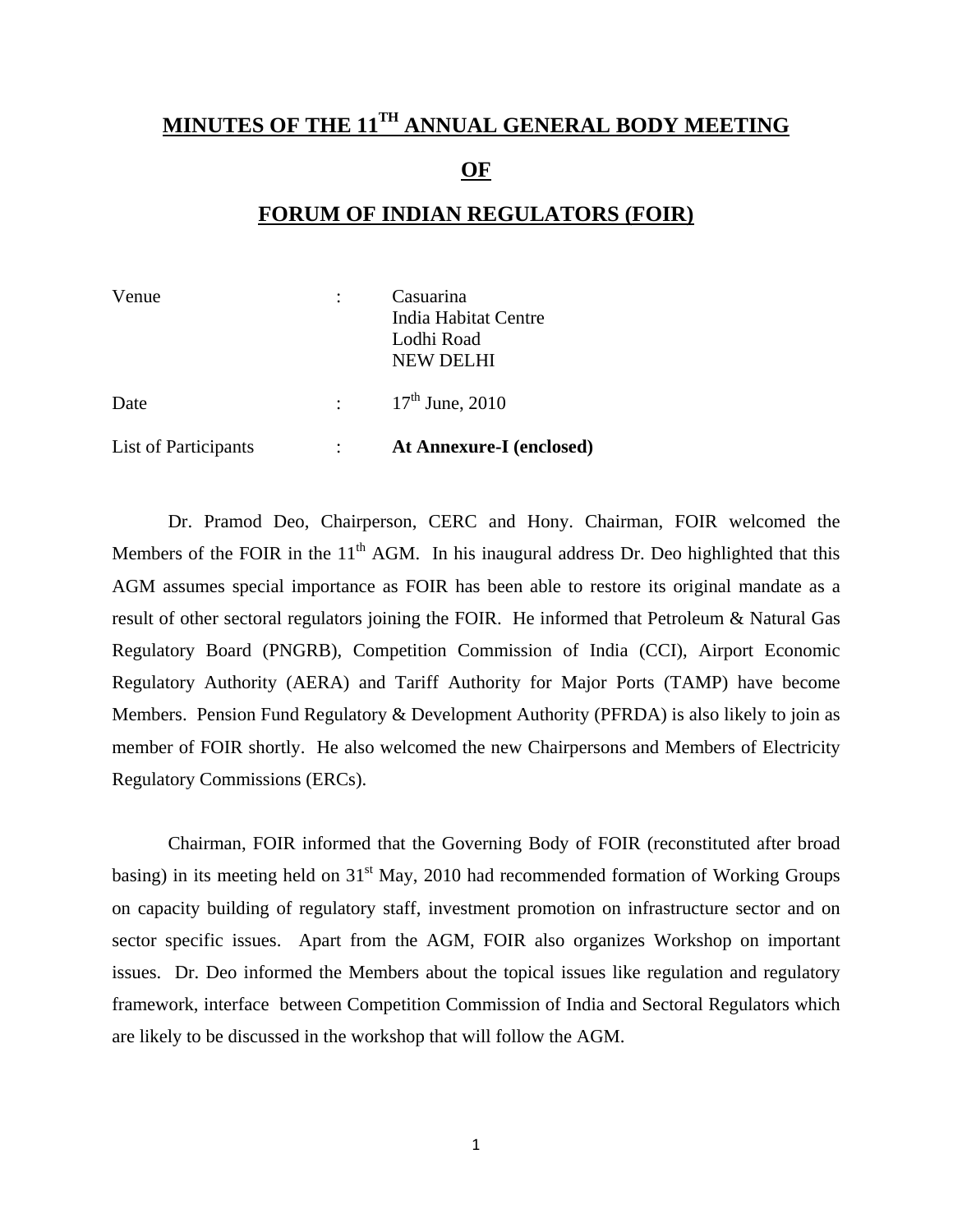2. After the address by FOIR Chair, Shri Sushanta K. Chatterjee, Dy. Chief (RA), CERC briefed the FOIR about the Agenda Items. After discussing the Action Taken Report of the last AGM and the special meeting of the Governing Body of FOIR, the two minutes were endorsed. The proposed constitution of Governing Body for the year 2010-11 was also approved. It was informed by Shri Chatterjee that composition of the Governing Body is based on the rules of FOIR which provide inter alia that the Chairperson or Member would be appointed based on their seniority subject to the condition that he/she has one year's service left.

3. The next agenda items viz the balance sheet budget for 2010-11 were taken up together for consideration. Shri Chatterjee explained the salient features of the audited accounts as also the proposed budget for the year 2010-11. After discussion, the audited accounts, budget as well as the proposal of appointment of auditors based on the procedure followed in CERC, were approved. The Forum thereafter considered the decisions taken by the Governing Body in its meeting held on  $31<sup>st</sup>$  May, 2010. The major decisions were explained. The recommendations were appreciated and the suggestion of constituting three Working Groups was endorsed.

4. FOIR had commissioned a Study on "Assessment of Cost of Service for Supply of Agricultural Consumer and Methods to Reduce Cross Subsidy for Agriculture Category". The consultancy was awarded to M/s TERI and Dahiya consultancy. Shri Chatterjee informed that the draft report has already been considered and endorsed by the Standing Committee of FOIR. The report has come out with the broad methodology for assessment of the cost of service to agricultural consumer, after taking into consideration the real life factors like hours of supply, quality of supply etc. to agricultural consumers. TERI made a presentation highlighting the salient features of the study and the broad findings. A copy of the presentation is enclosed at **[Annexure-II](http://www.foir-india.org/upload/annexure-ii-presentation-by-teri-on-cos.ppt).** After discussion, the Members sought clarification on some issues and after detailed discussion, the methodology evolved for assessment of cost of service of supply for agricultural consumers was approved.

5. After the presentation by TERI, the floor was left open for discussion of any other issue. Shri V.S. Ailawadi, former Chairman of Haryana Electricity Regulatory Commission (HERC) raised issues on implementation of open access at intra-state level and said that he would like to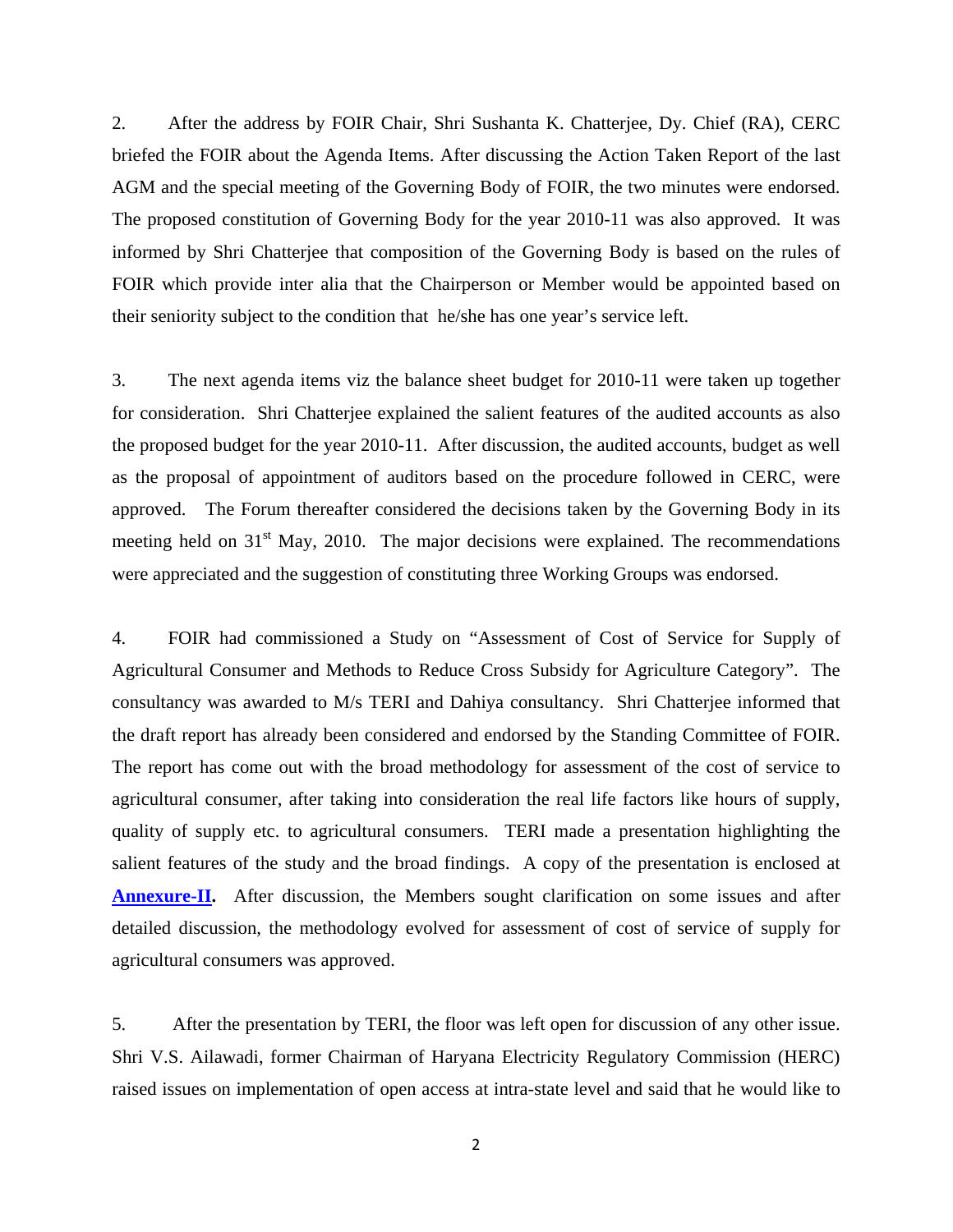send a note on the issues agitating the minds of stakeholders on implementation of open access. He also said that permitted he could make a presentation in the next FOIR meeting and workshop on those issues. Chairman, FOIR welcomed the suggestion.

 The meeting ended with a vote of thanks to the Chair and deep appreciation for the FOIR Secretariat for having successful of the meeting.

\*\*\*\*\*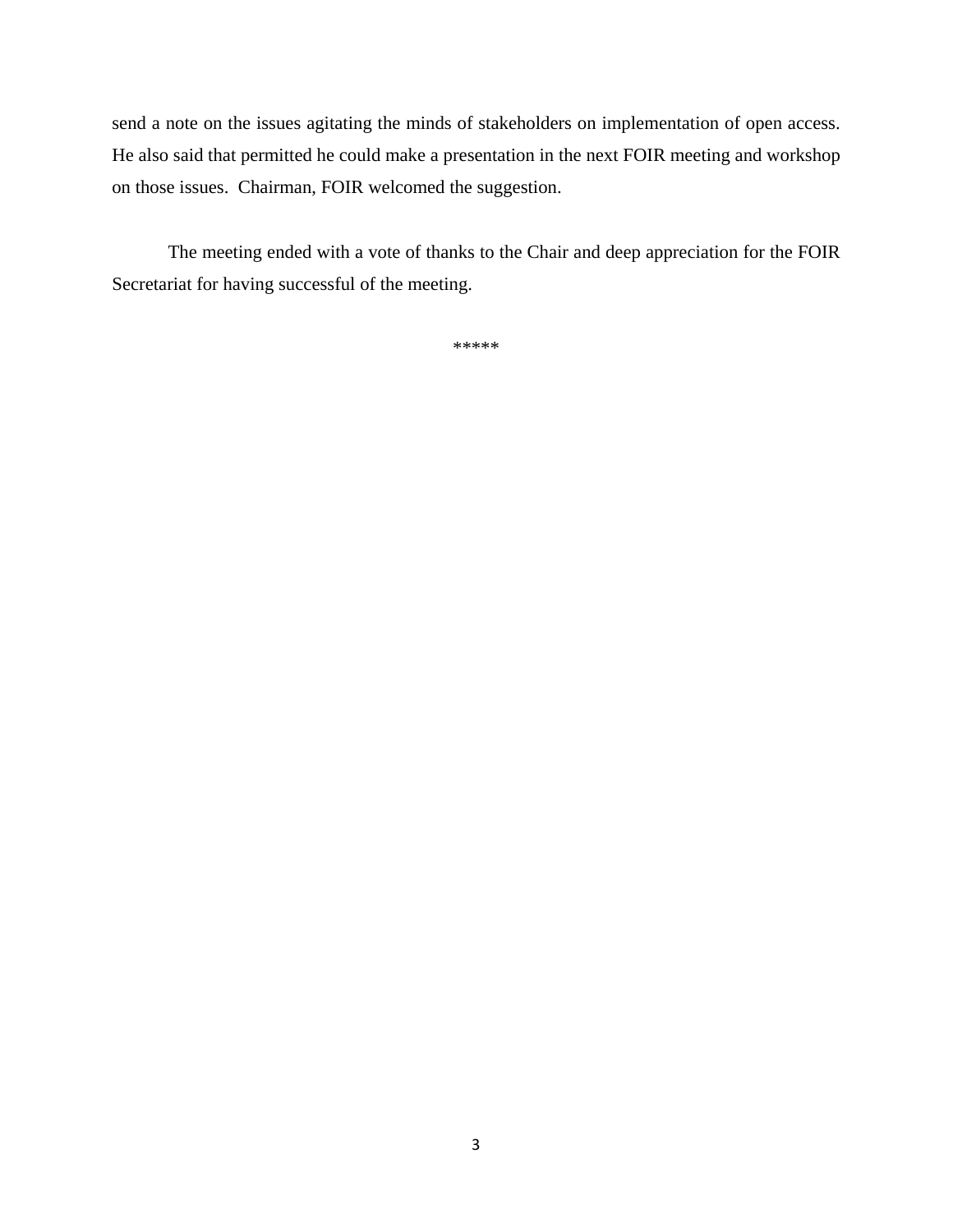## **LIST OF PARTICIPANTS ATTENDED THE 11TH ANNUAL GENERAL BODY MEETING OF**

## **FORUM OF INDIAN REGULATORS ( FOIR ) HELD ON 17TH JUNE, 2010 AT INDIA HABITAT CENTRE, NEW DELHI.**

| S. No. | <b>Name</b>             | <b>Designation</b>              |
|--------|-------------------------|---------------------------------|
| 1.     | Dr. Pramod Deo          | Chairperson, CERC &             |
|        |                         | Hony. Chairman, FOIR            |
| 2.     | Shri Yashwant S. Bhave  | Chairperson, AERA &             |
|        |                         | Hony. Vice-Chairman, FOIR       |
| 3.     | Shri Jai Singh Gill     | Chairperson, PSERC &            |
|        |                         | Hony. Vice-Chairman, FOIR       |
| 4.     | Shri A. Raghotham Rao   | Chairperson, APERC              |
| 5.     | Shri B.K. Halder        | Chairperson, BERC               |
| 6.     | Shri Manoj Dey          | Chairperson, CSERC              |
| 7.     | Dr. P.K. Mishra         | Chairperson, GERC               |
| 8.     | Shri Bhaskar Chatterjee | Chairperson, HERC               |
| 9.     | Shri Mukhtiar Singh     | Chairperson, JSERC              |
| 10.    | Dr. V.K. Garg           | Chairperson, JERC for Goa & all |
|        |                         | UTs except Delhi                |
| 11.    | Shri K.J. Mathew        | Chairperson, KSERC              |
| 12.    | Shri V.P. Raja          | Chairperson, MERC               |
| 13.    | Shri P.J. Bazeley       | Chairperson, MSERC              |
| 14.    | Shri S.I. Longkumer     | Chairperson, NERC               |
| 15.    | Shri B.K. Das           | Chairperson, OERC               |
| 16.    | Shri Rajesh Awasthi     | Chairperson, UPERC              |
| 17.    | Shri V.J. Talwar        | Chairperson, UERC               |
| 18.    | Shri V.K. Sood          | Ex-Chairperson, DERC            |
| 19.    | Shri V.S. Ailawadi      | Ex-Chairperson, HERC            |
| 20.    | Shri K.S. Chaube        | Ex-Chairperson, HERC            |
| 21.    | Shri S.K.F. Kujur       | Ex-Chairperson, JSERC           |
| 22.    | Shri P.K. Mehrotra      | Ex-Chairperson, MPERC           |
| 23.    | Shri Vijoy Kumar        | Ex-Chairperson, UPERC           |
| 24.    | Shri S. Jayaraman       | Member, CERC                    |
| 25.    | Shri V.S. Verma         | Member, CERC                    |
| 26.    | Shri M.P. Vijayakumar   | Member, AERA                    |
| 27.    | Shri S.K. Jayaswal      | Member, BERC                    |
| 28.    | Shri B.K. Sharma        | Member, CSERC                   |
| 29.    | Shri Shyam Wadhera      | Member, DERC                    |
| 30.    | Shri S.R. Sethi         | Member, DERC                    |